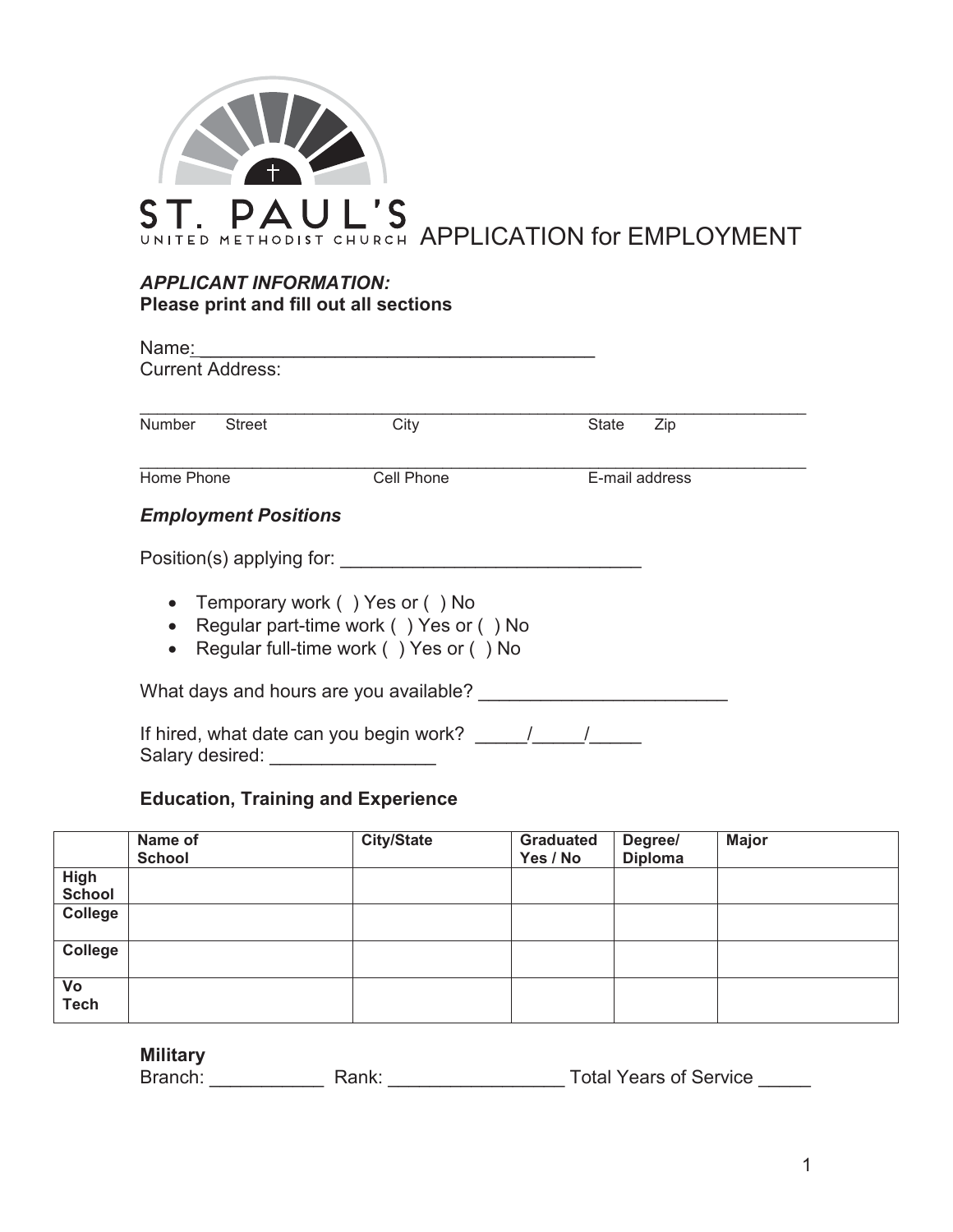# *Employment History*

Are you currently employed? ( ) Yes or ( ) No

If you are currently employed, may we contact your current employer: ( ) Yes or  $( )$  No

Please describe past and present employment positions, dating back five years, accounting for all periods of unemployment. **Even if you have attached a resume, this section must be completed.** 

#### *Begin with Current Employment History*

| City                                            |  | State Zip | Telephone                                                                         |  |  |  |
|-------------------------------------------------|--|-----------|-----------------------------------------------------------------------------------|--|--|--|
| Position Title: _______________________________ |  |           | Employed From: ______ To: _____                                                   |  |  |  |
|                                                 |  |           |                                                                                   |  |  |  |
|                                                 |  |           |                                                                                   |  |  |  |
|                                                 |  |           | ,我们也不能在这里的人,我们也不能在这里的人,我们也不能在这里的人,我们也不能在这里的人,我们也不能在这里的人,我们也不能在这里的人,我们也不能在这里的人,我们也 |  |  |  |
|                                                 |  |           |                                                                                   |  |  |  |
|                                                 |  |           | ,我们也不能在这里的时候,我们也不能在这里的时候,我们也不能在这里的时候,我们也不能会在这里的时候,我们也不能会在这里的时候,我们也不能会在这里的时候,我们也不能 |  |  |  |
|                                                 |  |           |                                                                                   |  |  |  |
|                                                 |  |           |                                                                                   |  |  |  |
| Beginning Salary: ______________                |  |           |                                                                                   |  |  |  |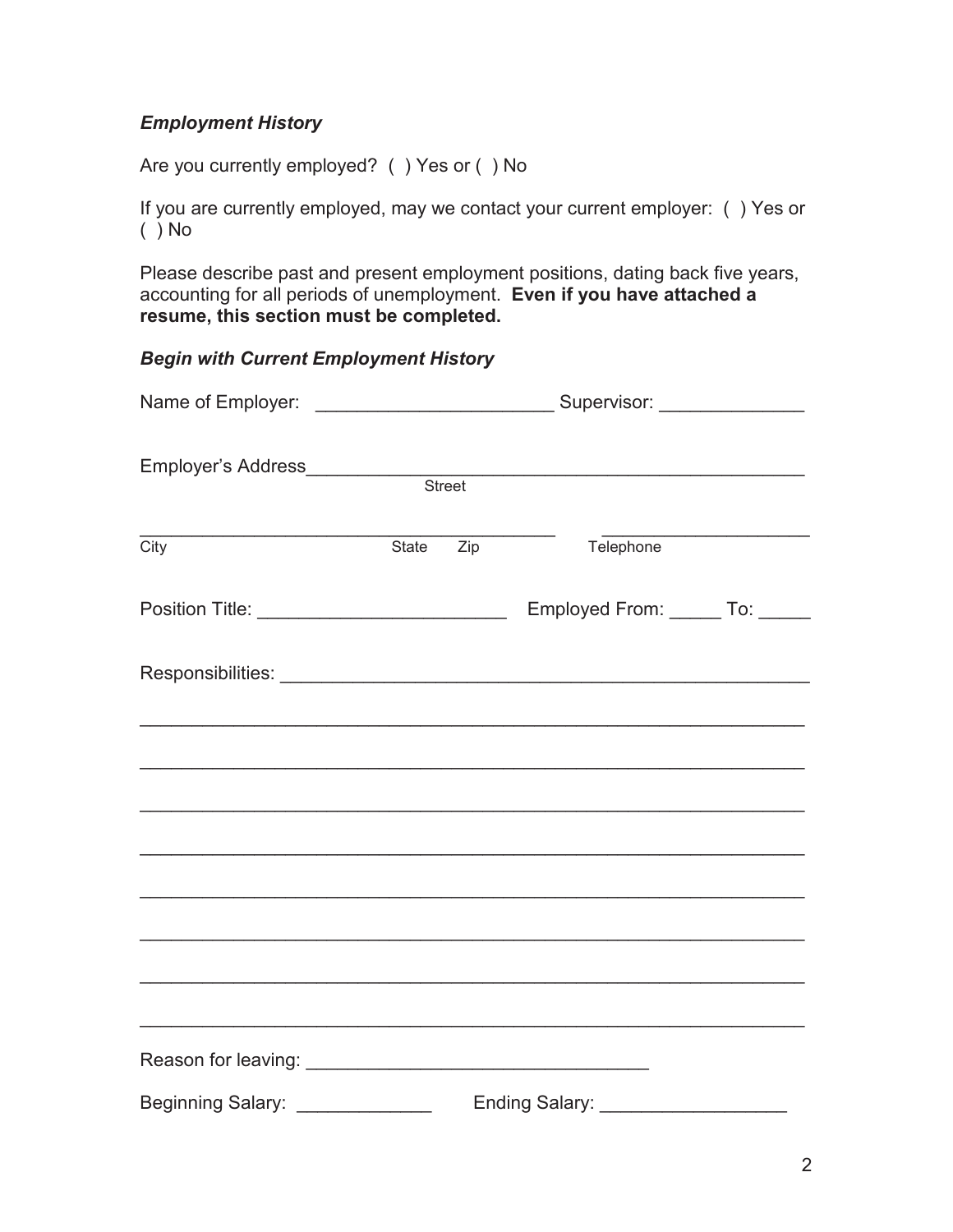|  |  | <b>Employment History Prior to Current Employment</b> |  |
|--|--|-------------------------------------------------------|--|
|  |  |                                                       |  |

| Employer's Address____________                   |  |           |                                 |  |
|--------------------------------------------------|--|-----------|---------------------------------|--|
|                                                  |  | Street    |                                 |  |
|                                                  |  |           |                                 |  |
| City                                             |  | State Zip | Telephone                       |  |
| Position Title: ________________________________ |  |           | Employed From: ______ To: _____ |  |
|                                                  |  |           |                                 |  |
|                                                  |  |           |                                 |  |
|                                                  |  |           |                                 |  |
|                                                  |  |           |                                 |  |
|                                                  |  |           |                                 |  |
|                                                  |  |           |                                 |  |
|                                                  |  |           |                                 |  |
|                                                  |  |           |                                 |  |
|                                                  |  |           |                                 |  |
|                                                  |  |           |                                 |  |
| <b>Beginning Salary:</b>                         |  |           | Ending Salary:                  |  |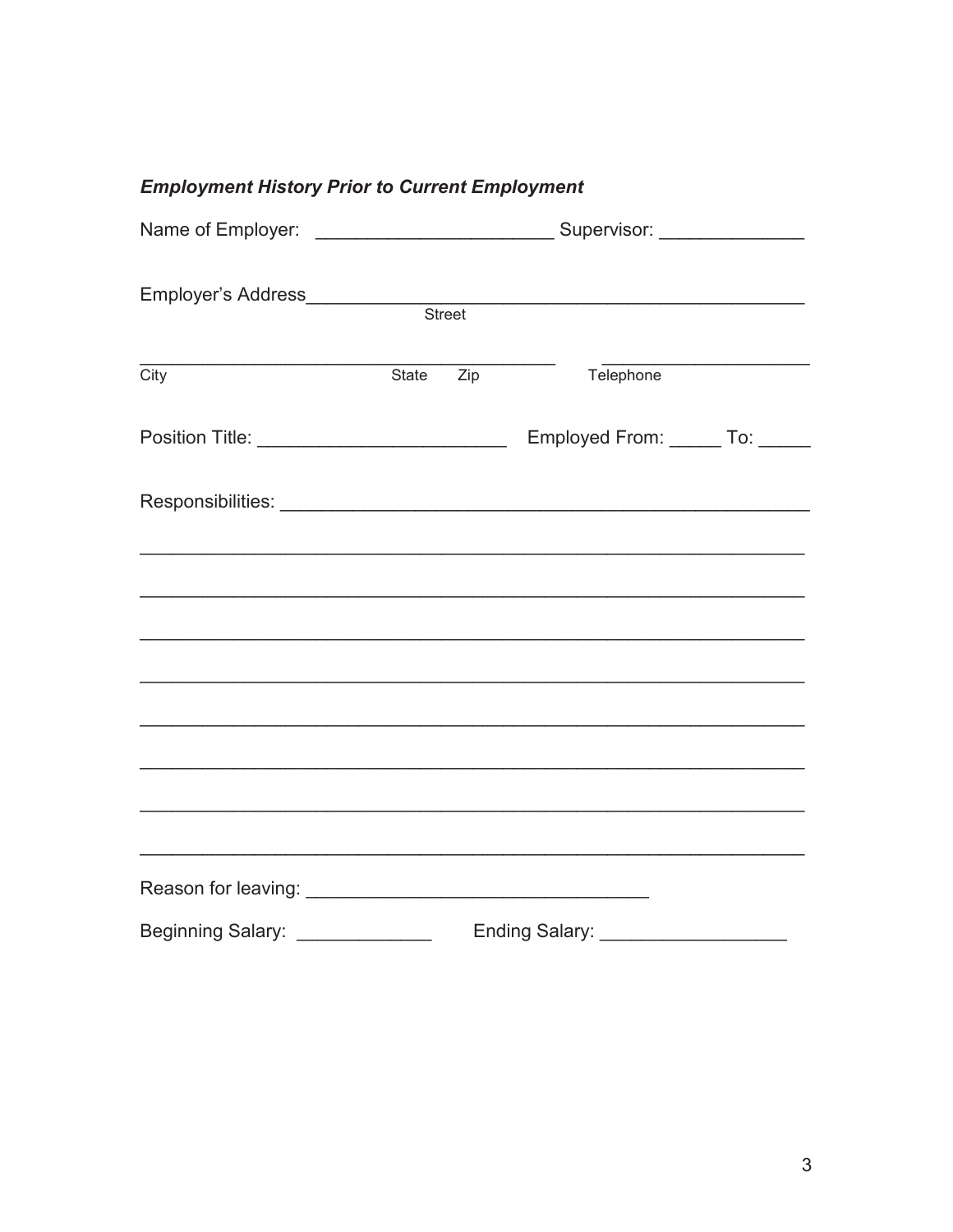# **Employment History Prior to Current Employment**

| City                                            |  | State Zip | Telephone                                                                         | <u> 1950 - Johann John Stoff, market fransk konge</u> |
|-------------------------------------------------|--|-----------|-----------------------------------------------------------------------------------|-------------------------------------------------------|
|                                                 |  |           |                                                                                   |                                                       |
| Position Title: _______________________________ |  |           | Employed From: ______ To: _____                                                   |                                                       |
|                                                 |  |           |                                                                                   |                                                       |
|                                                 |  |           |                                                                                   |                                                       |
|                                                 |  |           |                                                                                   |                                                       |
|                                                 |  |           | ,我们也不能在这里的人,我们也不能在这里的人,我们也不能在这里的人,我们也不能在这里的人,我们也不能在这里的人,我们也不能在这里的人,我们也不能在这里的人,我们也 |                                                       |
|                                                 |  |           |                                                                                   |                                                       |
|                                                 |  |           |                                                                                   |                                                       |
|                                                 |  |           |                                                                                   |                                                       |
|                                                 |  |           |                                                                                   |                                                       |
| Beginning Salary: _______________               |  |           | Ending Salary:                                                                    |                                                       |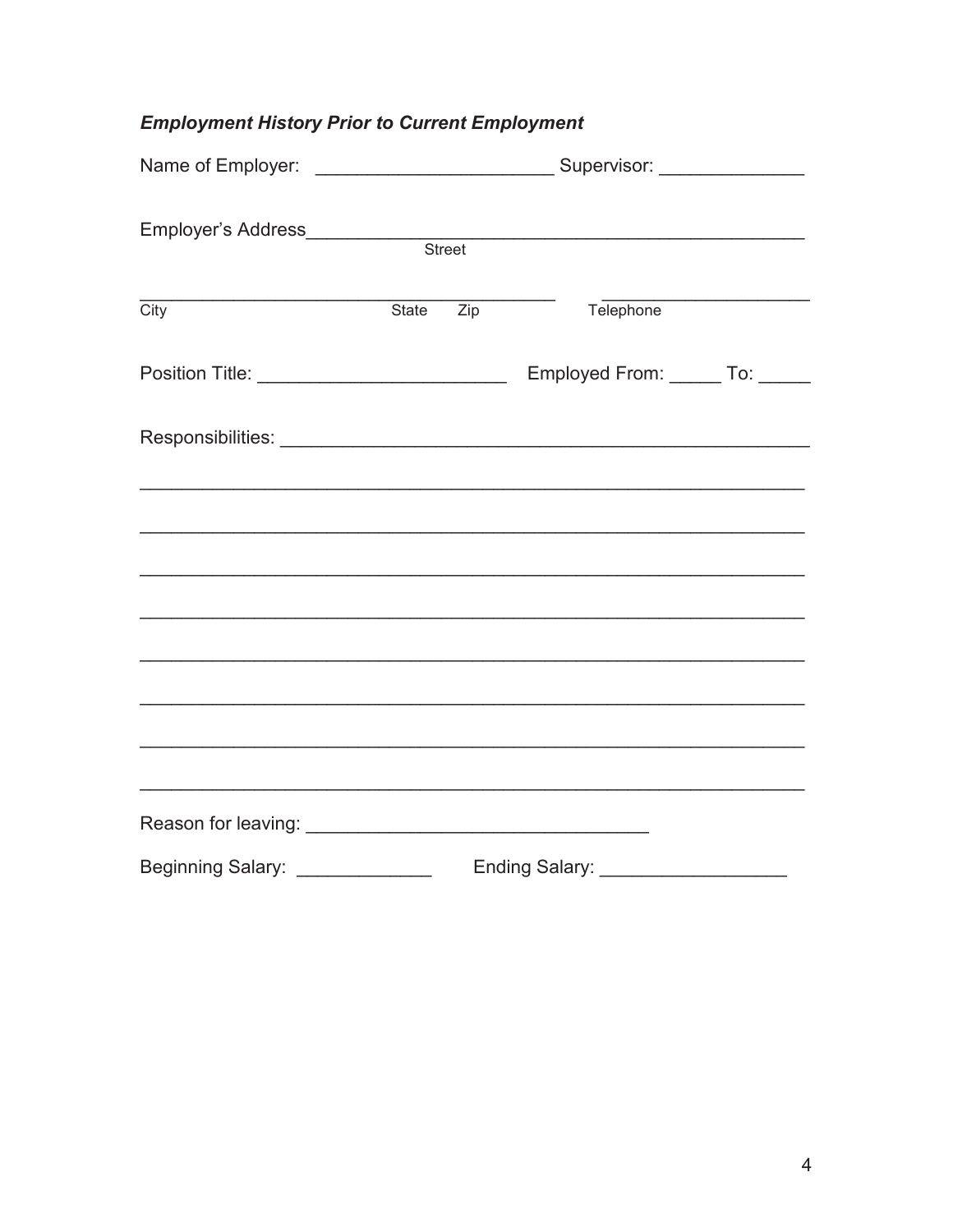#### *References*

List below three persons who have knowledge of your work performance within the last five years. Please include job-related references only.

| City, State, Zip                                                          |  |
|---------------------------------------------------------------------------|--|
|                                                                           |  |
| Are you willing to submit to and pass a background check? () Yes or () No |  |

Have you ever been convicted of a criminal offense (felony or misdemeanor)? ( ) Yes or ( ) No If yes, please describe the crime- state the nature of the crime(s), when and where convicted and disposition of the case.

\_\_\_\_\_\_\_\_\_\_\_\_\_\_\_\_\_\_\_\_\_\_\_\_\_\_\_\_\_\_\_\_\_\_\_\_\_\_\_\_\_\_\_\_\_\_\_\_\_\_\_\_\_\_\_\_\_\_\_\_\_\_\_\_\_\_\_\_\_\_\_\_\_